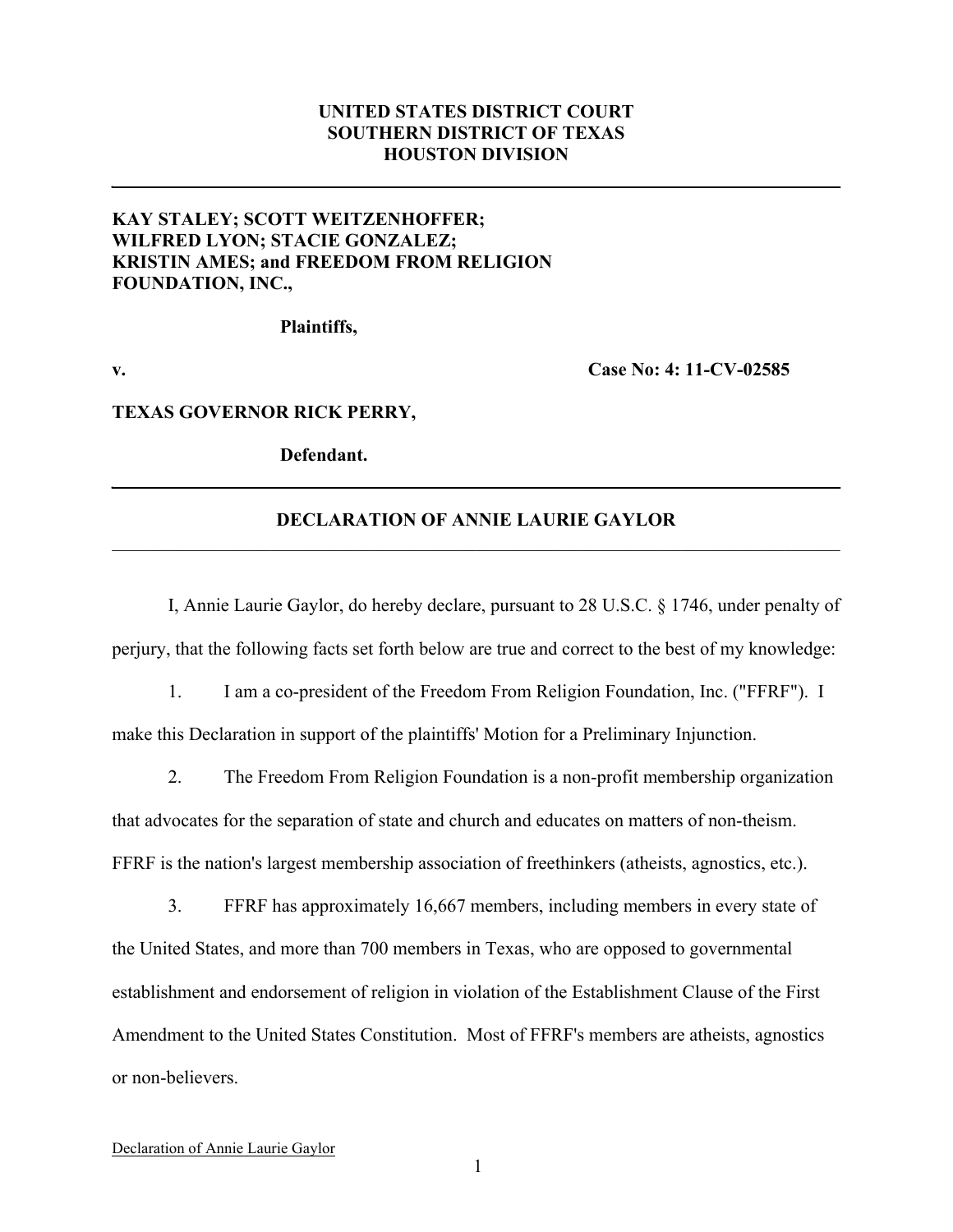4. FFRF's purposes are to promote the fundamental constitutional principle of separation of state and church to educate on matters relating to non-theism.

5. FFRF supports the private freedom of religion guaranteed to all citizens, but FFRF is opposed to sponsorship and promotion of religion by government officials, which is prohibited by the Establishment Clause of the First Amendment.

6. FFRF is a non-profit organization that competes ideologically with churches and religious organizations, such as the American Family Association, an organization that advocates and promotes an evangelical Christian agenda that is hostile to non-believers, non-Christians, and other protected groups, including gays and lesbians.

7. The individual plaintiffs in this case are members of FFRF residing in the metropolitan area of Houston, Texas.

8. FFRF has received multiple complaints by Texas citizens, including FFRF members, about the prayer rally sponsored by Governor Perry with the American Family Association.

9. The complaints received by FFRF include objections by members to unsolicited recorded calls promoting prayer and the prayer rally by Governor Perry. We have also received complaints about videotaped messages and interviews by Governor Perry in which the Governor urges Texas citizens to pray to Jesus and to attend the Christian-based prayer rally that he has organized for August 6, 2011, at Reliant Stadium in Houston.

10. I also have personally seen and heard video and audio invitations by the Governor to attend the Christian-themed prayer rally that he is hosting with the American Family Association.

11. Governor Perry, in fact, has released a video invitation to the prayer rally in which he encourages people to pray and fast "like Jesus did" for the nation's problems, to ask for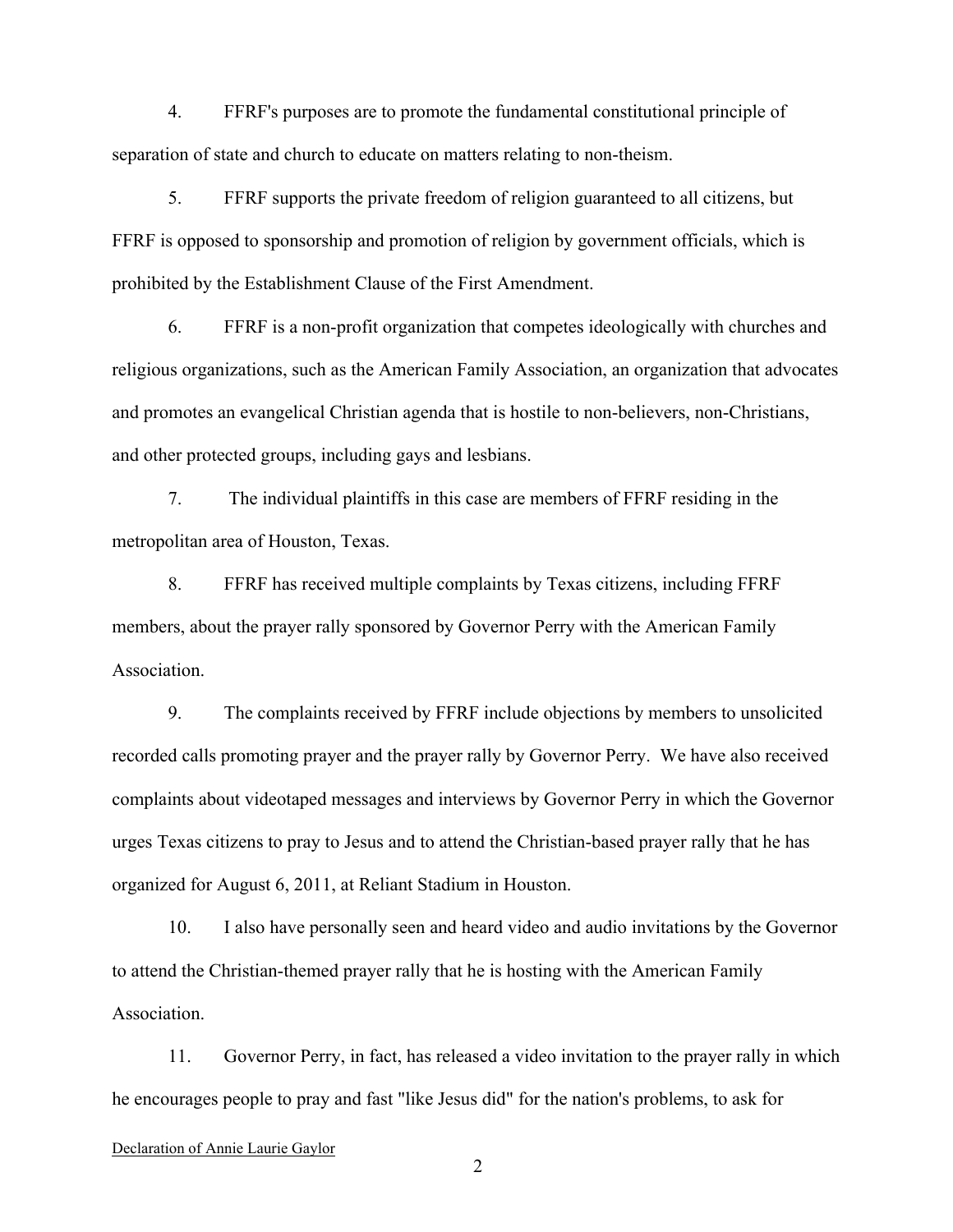forgiveness, and "to make plans to be part of something even bigger than Texas." The full transcript of the invitation is as follows:

> This is Governor Rick Perry and I'm inviting you to join your fellow Americans for a day of prayer and fasting on behalf of our nation. As an elected leader, I am all too aware of government's limitations when it comes to fixing things that are spiritual in nature. That's where prayer comes in, and we need it more than ever. With the economy in trouble, communities in crisis and people adrift in a sea of moral relativism, we need God's help. That's why I'm calling on Americans to pray and fast like Jesus did and as God called the Israelite to do in the Book of Joel, I sincerely hope you will join me in Houston on August the sixth and take your place in Reliant Stadium with praying people asking God's forgiveness, his wisdom and provision for our state and nation. To learn more, visit TheResponseUSA.com then make plans to be part of something even bigger than Texas. (See Ex. 1.)

12. Governor Perry also participated in a radio broadcast on American Family

Association radio, on July 14, 2011. (See Ex. 2, constituting a transcript of the AFA Radio

Show). During the interview, Governor Perry acknowledged the Christian emphasis of the

August 6th prayer rally:

I can't wait till the sixth of August rolls around and we fill up Reliant Stadium with people who are Christ-loving and realize that, you know, our country's gotten off track. And just like back in the days of old, God is the same God we had from the days of Israel. And in the Book of Joel it said to blow the trumpet and to assemble the people and to go into a day of fasting and prayer to ask for God's direction relative to uh, our, um, our direction. And that's exactly what we're doing. (Ex. 2 at 1.)

13. Governor Perry further described the lofty goals of scheduled prayer rally as

follows:

Well, obviously I hope there are literally hundreds of thousands if not millions of people across this country that will that day go into a spiritual, truthful fasting and praying mode, lifting up this country. And you know, just ask for God's will to be done. I mean, that's simply what we're asking people to do, nothing more, nothing less. (Ex. 2 at 3.)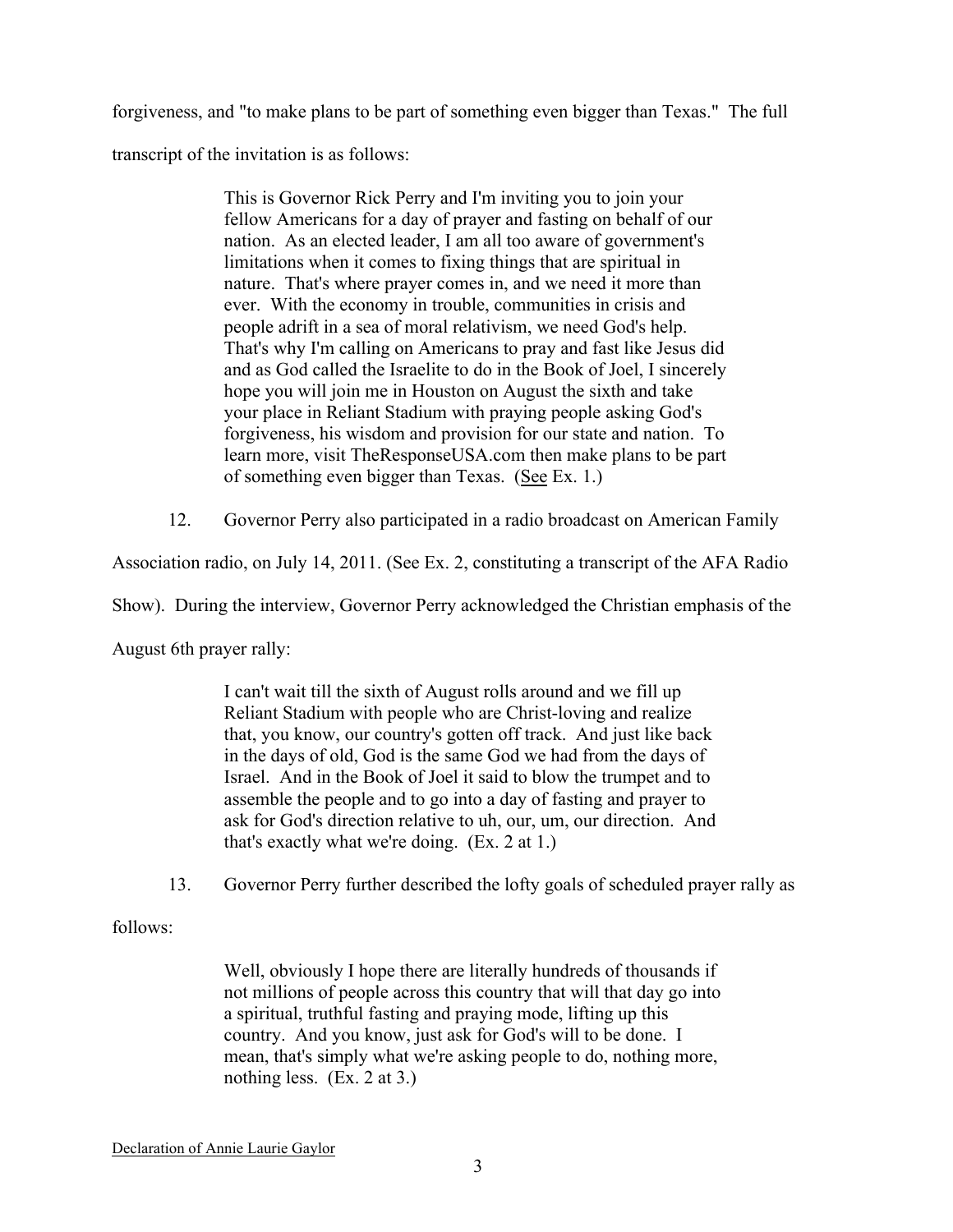14. Governor Perry also described the objective of the prayer rally as getting together to pray for God's help and guidance, and "that's the reason that we've brought together these Christian leaders of all races, all ages, all Christian denominations." (Ex. 2 at 2.) The Governor then provided details of the scheduled prayer rally, noting that "the service actually will begin at 10 o'clock and I believe run to five." (Ex. 2 at 3.)

15. Governor Perry also described the prayer rally scheduled for August 6th to a group of business leaders in the following terms:

> On Aug. 6th of this year, 2011, we are going to have a day of prayer and fasting. And it's going to be the real deal. It's not going to be some program where we line up a dozen political figures to come in and talk. It's going to be people standing on that stage, projecting and proclaiming Jesus Christ our Lord and Savior at Reliant Stadium in Houston. (Ex. 3 at 2.)

16. Governor Perry's association with the American Family Association in promoting and hosting the prayer rally at Reliant Stadium gives significant prestige and credibility to the American Family Association in the process.

17. The Governor's preferential relationship with the American Family Association, by contrast, is disadvantageous to FFRF, which cannot trade on the prestige and visibility of the highest elected official in the State of Texas.

18. The Governor's alignment with the American Family Association is based on the Association's religious agenda. By choosing American Family Association to co-host the Governor's prayer rally, the Governor has preferentially favored this Christian evangelical association, to the disadvantage of other competing groups like FFRF, on the basis of religion.

19. The stated mission of the American Family Association, according to its website, is "to inform, equip, and activate individuals to strengthen the moral foundations of American culture, and give aid to the church here and abroad in its task of fulfilling the Great

Commission." (Ex. 4.)

Declaration of Annie Laurie Gaylor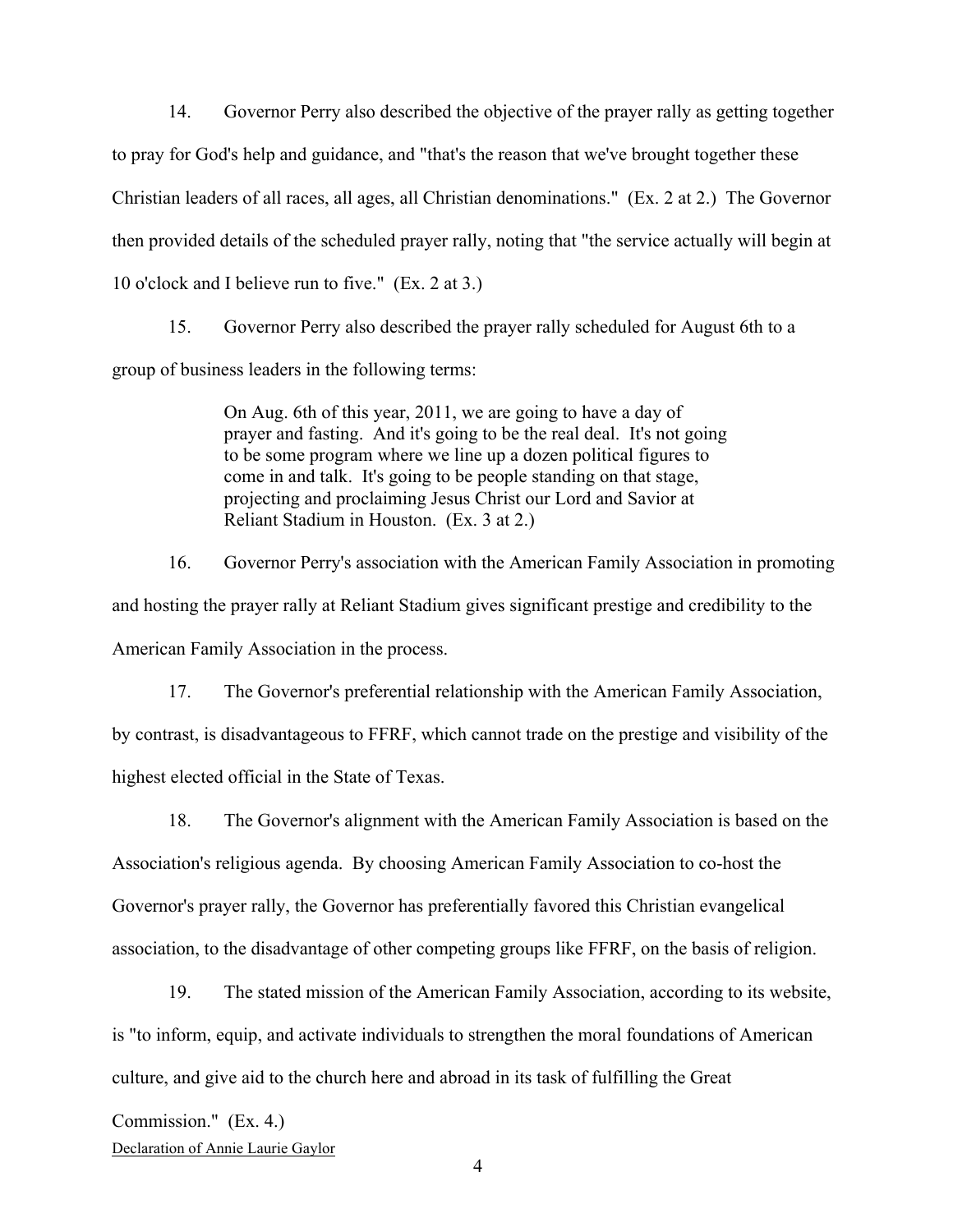20. The American Family Association "believes that God has communicated absolute truth to mankind, and that all people are subject to the authority of God's Word at all times. AFA believes that a culture based on biblical truth best serves the well-being of the nation and its families, in accordance with the alleged vision of the Nation's founding documents; and that personal transformation through the Gospel of Jesus Christ is the greatest agent of biblical change in any culture."

- 21. The American Family Association describes its agenda to include:
- (1) restrain evil by exposing the works of darkness;
- (2) promote virtue by upholding in culture that which is right, true and good according to Scripture;
- (3) convince individuals of sin and challenge them to seek Christ's grace and foregiveness;
- (4) motivate people to take a stand on cultural and moral issues at the local, state and national levels; and
- (5) encourage Christians to bear witness to the love of Jesus Christ as they live their lives before the world.
- 22. AFA spurs activism directed to:
	- Preservation of Marriage and the Family
	- Decency and Morality
	- Sanctity of Human Life
	- Stewardship
	- Media Integrity (Ex. 4.)
- 23. AFA's stated goal is to be a champion of Christian activism: "If you are alarmed

by the increasing ungodliness and depravity assaulting our nation, tired of cursing the darkness,

and ready to light a bonfire, please join us. Do it for your children and grandchildren."

24. The joint action between Governor Perry and the American Family Association in organizing, promoting and conducting the prayer rally indicates a government preference for and endorsement of the religious dogma of the American Family Association.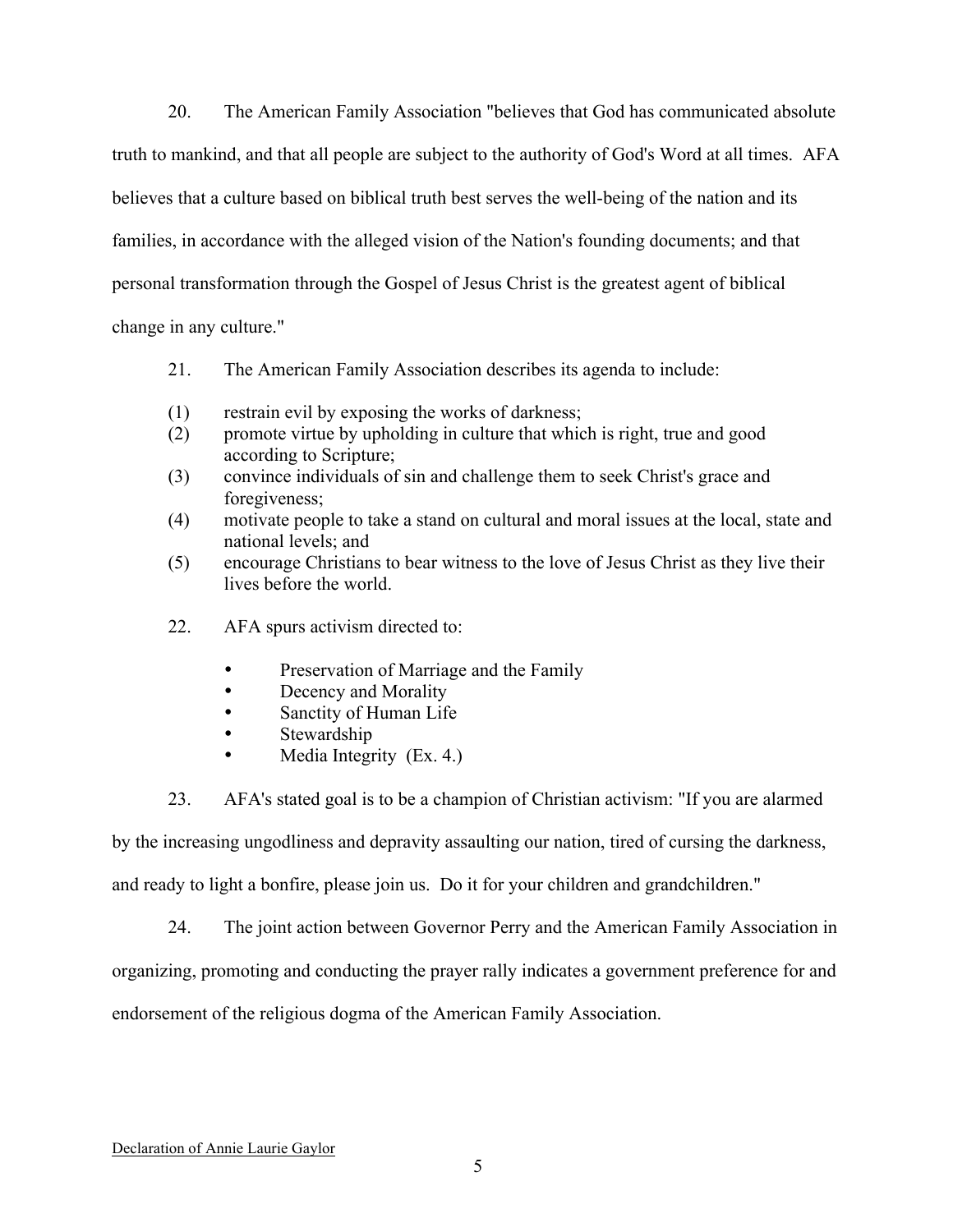25. The American Family Association espouses a very conservative evangelical

Christian perspective and it has been outspokenly hostile and disdainful of non-Christian

believers, non-believers, atheists, and other protected groups, including gays and lesbians.

26. The prayer rally initiated by Governor Perry for August 6, 2011, was preceded by

an official proclamation from the Governor declaring August 6, 2011, to be an Official Day of

Prayer and Fasting for Our Nation. (See Ex. 5.)

27. Governor Perry's Official Proclamation includes the following exhortation to

participate in the religious practice of prayer, particularly Christian prayer:

In times of trouble, even those who have been granted power by the people, must turn to God in humility for wisdom, mercy and direction. In the spirit of the Book of Joel, Chapter 2, Verses 15- 16, I urge a solemn gathering of prayer and fasting. As those verses admonish: "15 Blow the trumpet in Zion, declare a holy fast, call a sacred assembly . . . 16 Gather the people, consecrate the assembly . . ." As Jesus prayed publicly for the benefit of others in John 11:41-42, so should we express our faith in this way.

THEREFORE, I invite my fellow Texans to join me on August 6 at Reliant Stadium in Houston as we pray for unity and righteousness -- for this great State, this great nation and all mankind. I urge all Americans of faith to pray on that day for the healing of our country, the rebuilding of our communities and the restoration of enduring values as our guiding force.

28. Governor Perry concluded his Proclamation by declaring August 6, 2011, to be "a

Day of Prayer and Fasting for Our Nation," and he "urged the appropriate recognition" of the

Day of Prayer and Fasting by the citizens of Texas.

29. Governor Perry affixed his official signature to the Proclamation, dated May 23,

2011, "in official recognition whereof."

30. Governor Perry since has publicly and extensively promoted the prayer rally,

including in public letters addressed to all Texans, as well as "Fellow Americans." (Ex. 6.)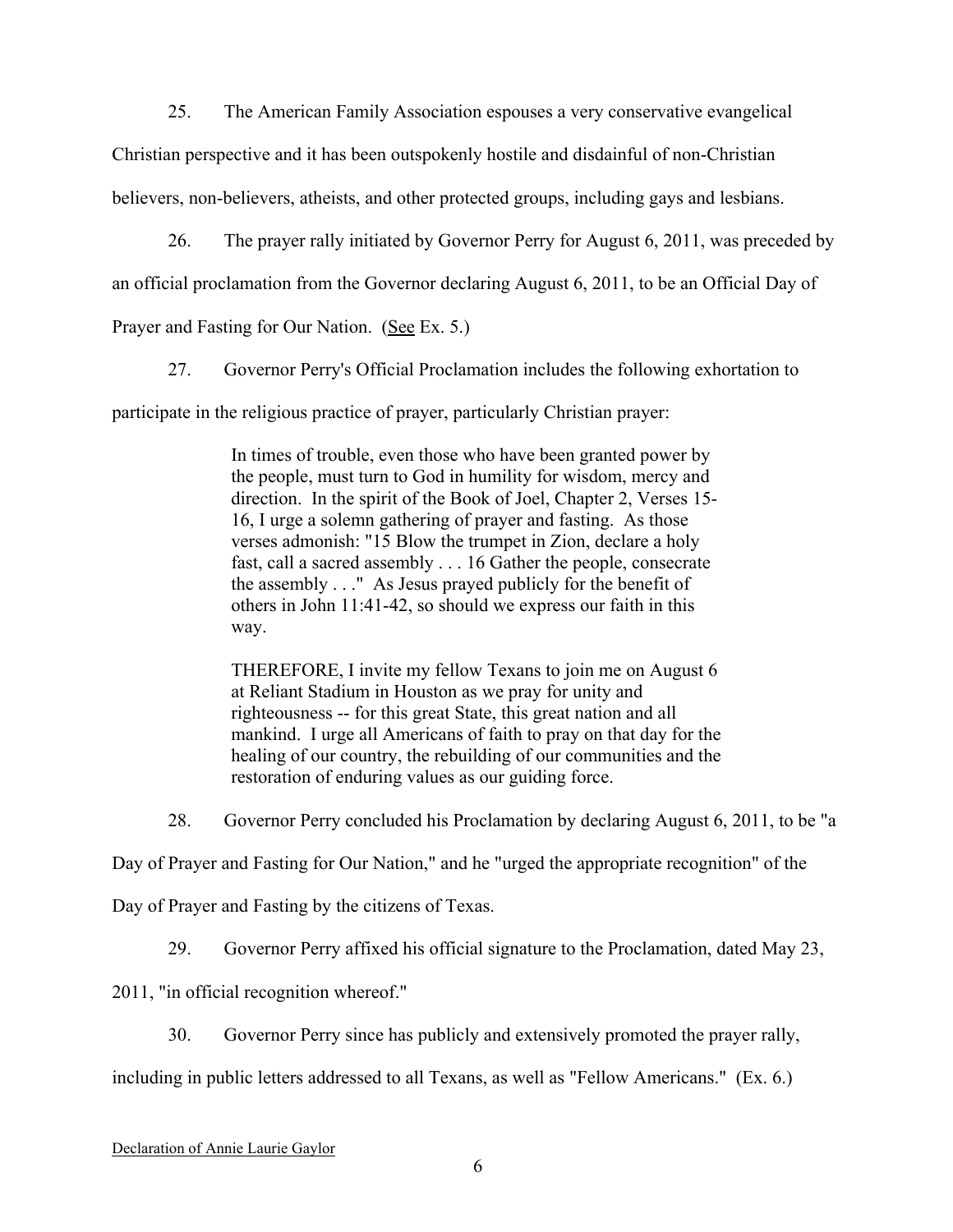31. In a public letter included on "TheResponseUSA.com" website, bearing the State

of Texas Official Seal, Governor Perry urges individuals to join "with praying people" on August

6 at Reliant Stadium. The Governor's open letter includes the following statements:

Some problems are beyond our power to solve, and according to the Book of Joel, Chapter 2, this historic hour demands a historic response. Therefore, on August 6, thousands will gather to pray for a historic breakthrough for our country and a renewed sense of moral purpose.

I sincerely hope you'll join me in Houston on August 6 and take your place in Reliant Stadium with praying people asking God's forgiveness, wisdom and provision for our state and nation. There is hope for America. It lies in Heaven, and we will find it on our knees.

32. The letter by Governor Perry further states that "as a nation, we must come

together and call upon Jesus to guide us through unprecedented struggles, and thank Him for the blessings of freedom we so richly enjoy." (See Ex. 6.)

33. The prayer rally that Governor Perry has initiated for August 6, 2011, at Reliant

Stadium, is described on the Governor's website, and linked to the website set up by the

American Family Association, which is collaborating with Governor Perry on the prayer rally;

the official website for the prayer rally is located at "TheResponseUSA.com."

34. The official website for the rally identifies the event as "The Response: a call to prayer for a nation in crisis." (See Ex. 7, which are true and correct copies of pages from "The Response" website.)

35. The website for The Response includes Governor Perry's open letter exhorting participation in the prayer rally by Christian believers.

36. Governor Perry is identified as the "Initiator of The Response" on the website for the event.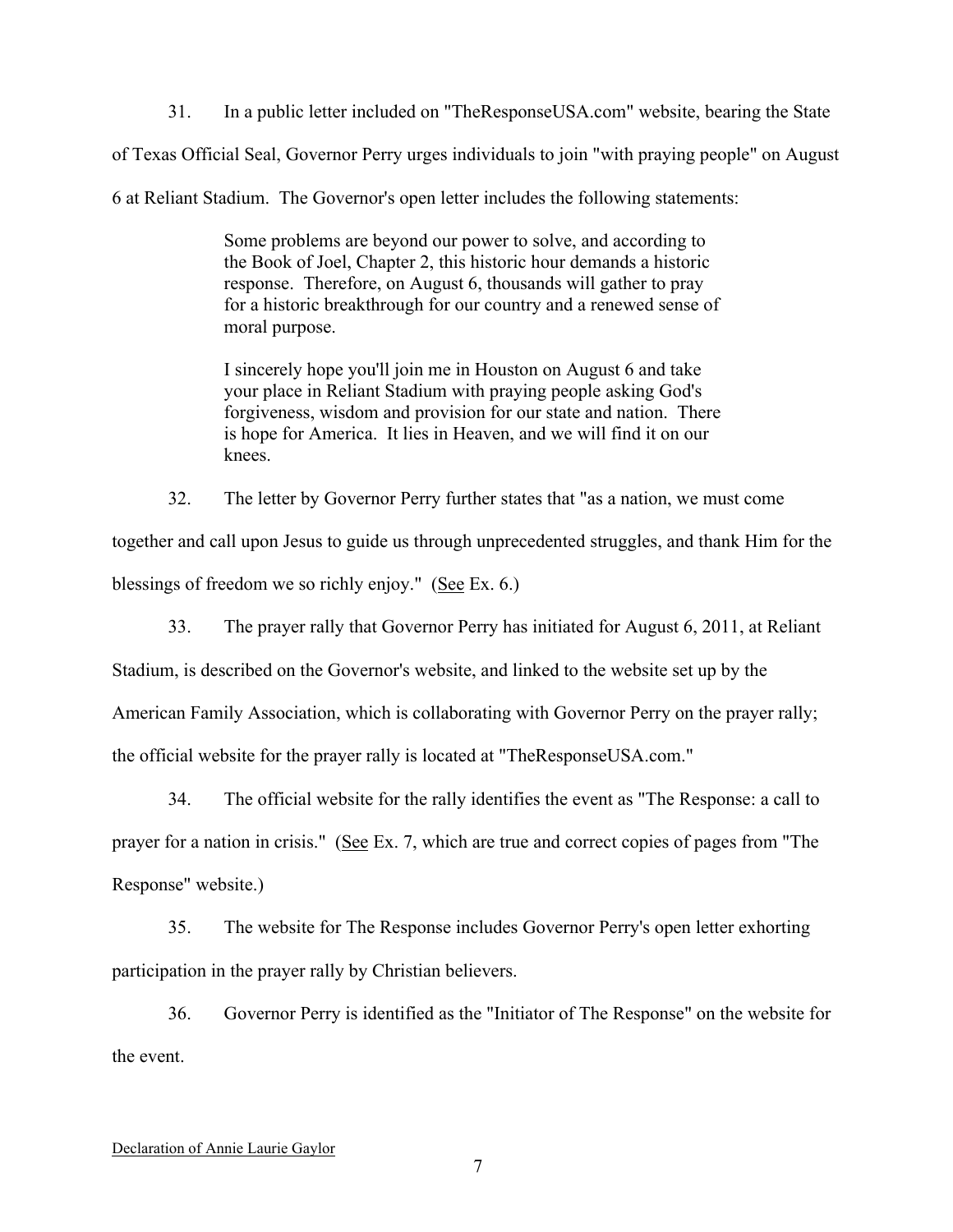37. The website for The Response further describes the event as historic, and states that "as a nation, we must come together, and call upon Jesus to guide us through unprecedented struggles and thank Him for the blessings of freedom we so richly enjoy according to His grace, mercy and kindness towards us."

38. The website for The Response, linked from the Governor's website, further exhorts citizens to turn to Jesus of the Bible, as the recognized solution to the problems confronting Texas and the nation. The Response website states as follows:

> Our hope is found in the One who might turn towards our nation in its time of great need -- if we, as a nation would turn to Him in repentance, prayer and fasting. The call of God to His people in times of great trouble is to gather together and call on Him with one voice, one heart, and a unified desire to see great blessing and great glory come to our nation again. The power of unified prayer from a humble gathering of the saints is found in the hope that He might answer us, and turn the tide of trouble and threats that stand against us.

39. The website for The Response, linked from the Governor's website, further

describes the event as an historic and unified breakthrough in requesting the earthly intervention

of the person of Christ:

On August 6 thousands will gather at Reliant Stadium in Houston, Texas, to pray for a historic breakthrough for our country and a renewed sense of moral purpose. We want the presence, power, and person of Christ to fill our nation and turn the hearts of millions to righteousness, peace and joy in Him. We want the blessing and favor of a Holy God who loves righteousness and wants to see righteousness exalt a nation in our generation. We want to see real change across our nation that only our God can perform. Will you join us in Houston? Will you pray, fast and believe with us for a mighty move of God in our nation again? There is hope for America. It lies in Heaven, and we will find it on our knees.

40. The website for The Response, linked from the Governor's website, further

attempts to explain why a solemn assembly of prayer and fasting is being organized, including so

Declaration of Annie Laurie Gaylor that citizens might "gather together, repent of their sins, and pray to God to intervene on their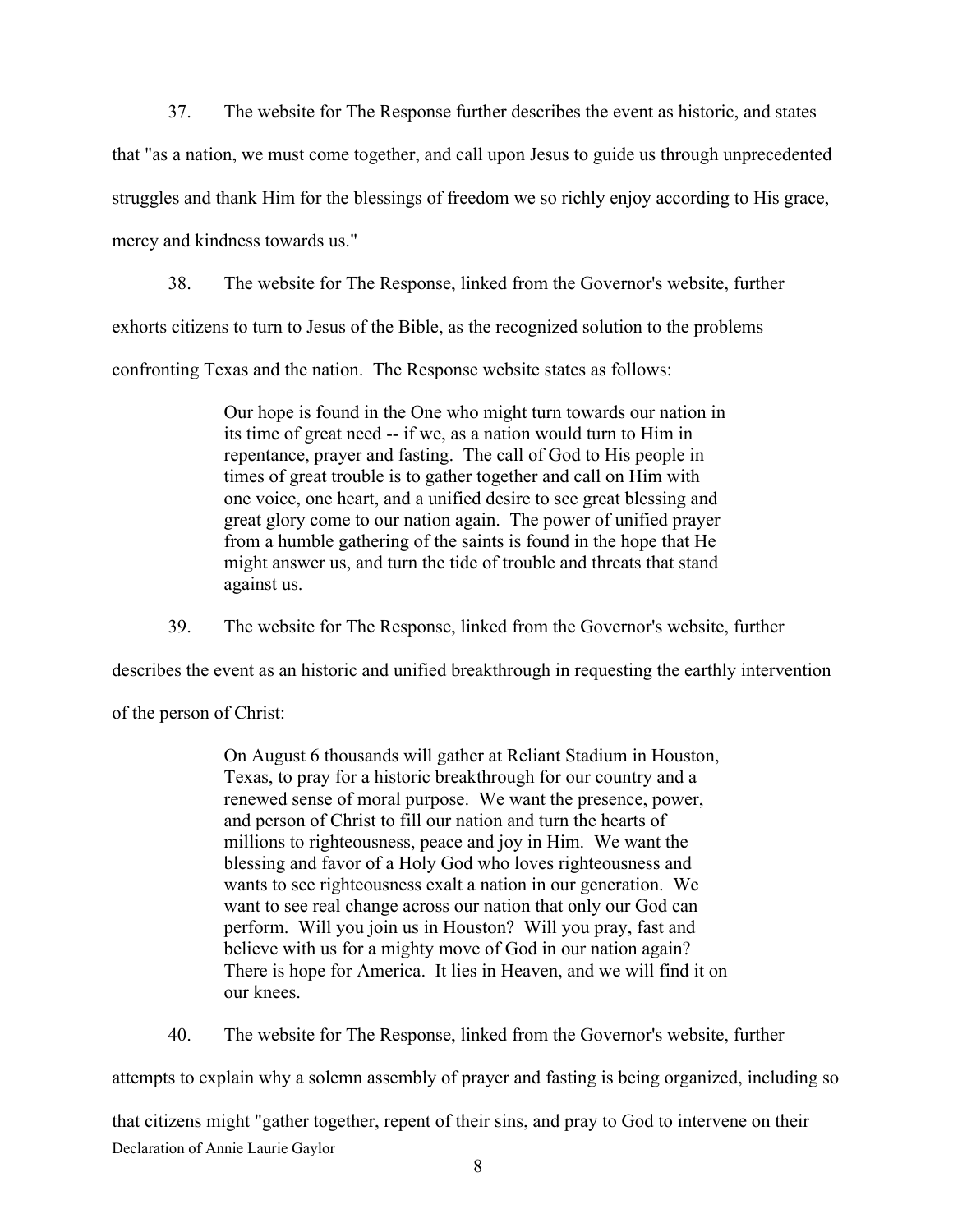behalf," as directed in the Bible, Joel Chapter 2. The website also states that in gathering together, God wants the people instructed so that they know why their nation is in peril:

> God wanted the people -- from the children and nursing babes to the leaders and priests (Joel 2:16) -- to all completely understand both the nature of the crisis at hand and the only solution that would deliver them from their great crisis: God Himself. God ordained in that hour of history that prayer would serve as the only way of escape from the mounting trouble. Why? Because only God has the power to solve both the internal moral decline and the external economic and military threats. All three were unsolvable by human means and human solutions -- but God had a solution that could be found in His great mercy.

41. The Response website concludes with the hope that the Governor's prayer rally

will provide divine guidance to the nation: "Who knows what can happen in our generation

when we gather together to worship Jesus, fast and pray, and believe for great change in our

nation?"

42. The website for The Response recites "What the Response Believes," in blatantly

Christian terms, including:

- 1. We believe the Bible to be the inspired, the only infallible, authoritative word of God.
- 2. We believe that there is one God, eternally existent in three persons: Father, Son and Holy Spirit.
- 3. We believe in the deity of Lord Jesus Christ, in His virgin birth, in His sinless life, in His miracles, in His vicarious and atoning death through His shed blood, in His bodily resurrection, in His ascension to the right hand of the Father, and in His personal return in power and glory.
- 4. We believe that for the salvation of lost and sinful people, regeneration by the Holy Spirit is absolutely essential.
- 5. We believe in the present ministry of the Holy Spirit by whose indwelling the Christian is enabled to live a Godly life.
- 6. We believe in the resurrection of both the saved and the lost; they that are saved unto the resurrection of life and that they are lost unto the resurrection of damnation.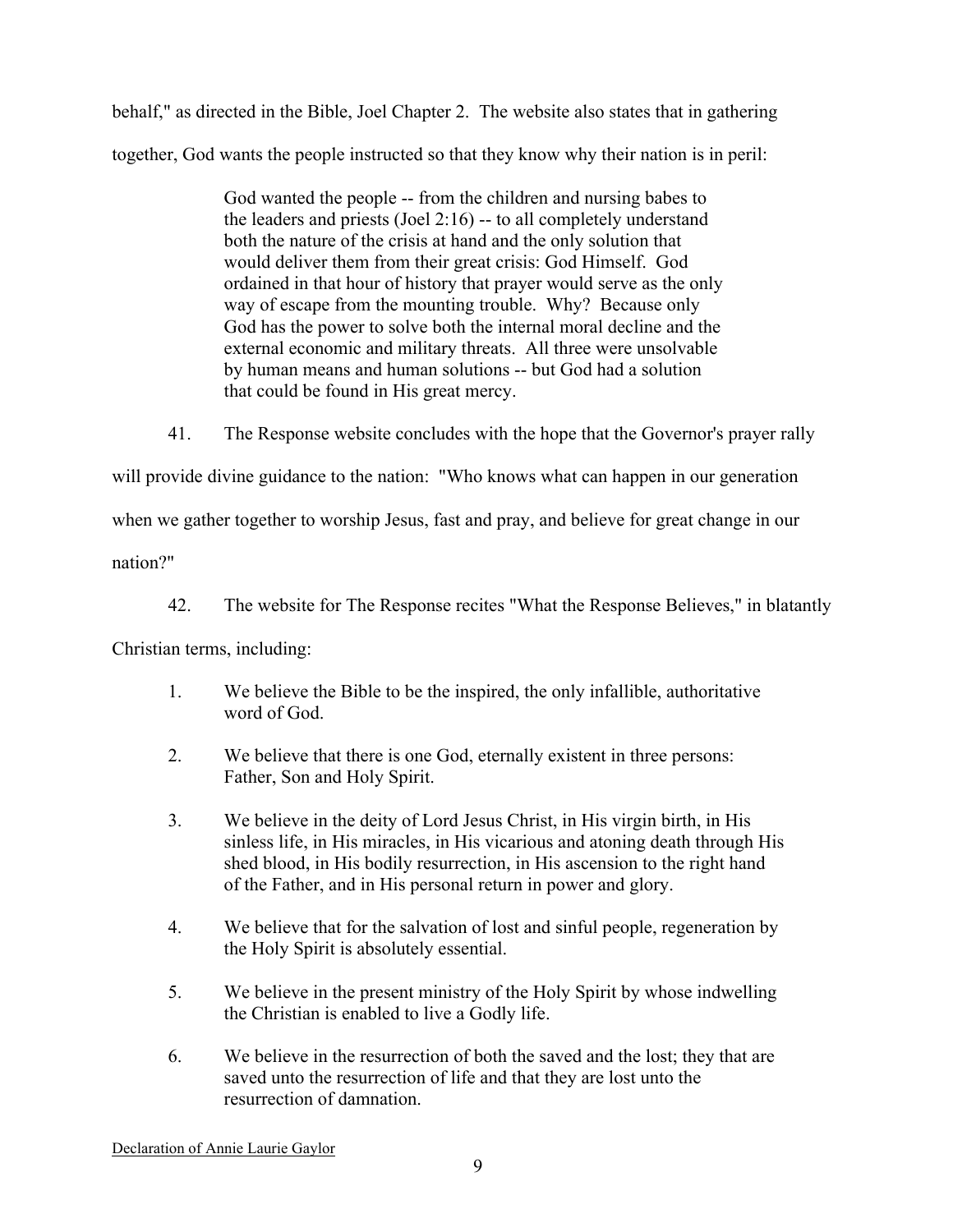7. We believe in the spiritual unity of believers in our Lord Jesus Christ.

43. The website for The Response also includes a videotaped invitation from Governor Perry to join him on August 6 at Reliant Stadium, with other "praying people," turning to Jesus and asking for God's forgiveness.

44. Governor Perry's videotaped and written invitation on The Response website include indicia of the Governor's official status, including the Official Seal of the State of Texas.

45. The prayer rally organized by Governor Perry, according to its spokesman, Eric Bearse, Governor Perry's former Communications Director, is intended to convey "the love, grace and warmth of Jesus Christ in that assembly hall, in that arena. And that's what we want to convey, that there's acceptance and that there's love and that there's hope if people will seek out the living Christ."

46. Governor Perry's actions reflect endorsement of religion by the Governor and send an intended message that religion is preferred over non-religion.

47. Governor Perry's actions also send a message that believers in religion are political insiders -- and non-believers are political outsiders.

48. Governor Perry has initiated, sponsored and promoted an event that is exclusionary of persons of non-belief in God, including the individual plaintiffs.

49. The prayer rally organized and promoted by Governor Perry is discriminatory in its intended exclusion of non-believers and non-Christians.

50. The August 6 prayer rally sponsored by Governor Perry, in fact, reveals that persons and organizations of religious faith really are insiders, and that such insiders do selectively receive the advantages and preferences of government endorsement.

#### Declaration of Annie Laurie Gaylor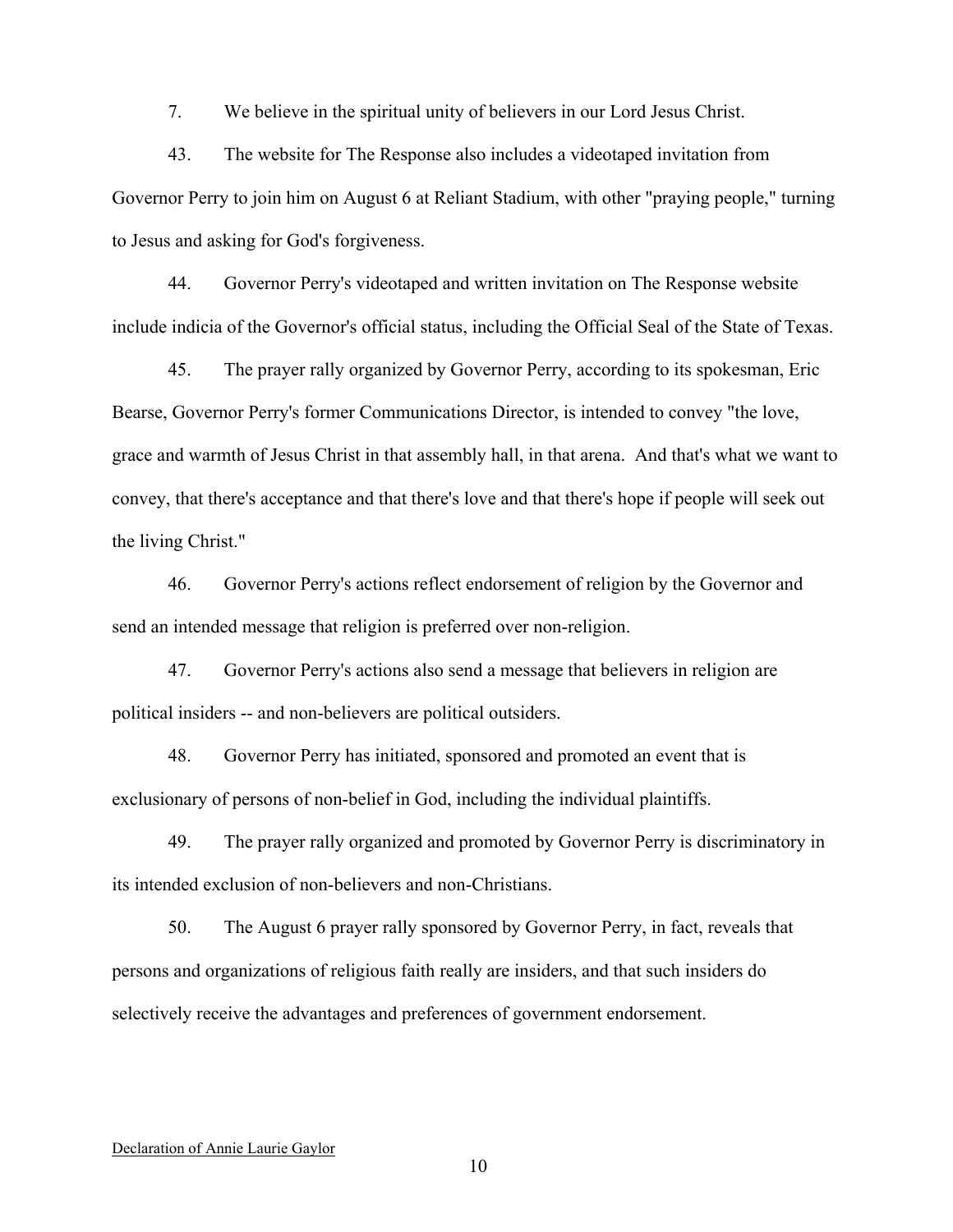51. The American Family Association, in particular, has received the favor of Governor Perry, including by receiving exclusive rights to openly collaborate with the Governor by co-hosting his prayer rally.

52. Governor Perry has singled out the American Family Association to benefit in its missionary efforts from the prestige and endorsement of the Governor.

53. Governor Perry, in exchange for the preferences extended to the American Family Association, is receiving the benefit of goods and services from the American Family Association, which is paying the costs associated with the prayer rally at Reliant Stadium.

54. Governor Perry is using his Office as Governor of Texas to receive for his benefit the financial underwriting of the American Family Association.

55. Governor Perry, by his preferential endorsement of the American Family Association, conveys a message of support, using his status as Governor for the endorsement of religion.

56. Governor Perry's preferential treatment of the American Family Association discriminates against the plaintiff FFRF, which competes with the American Family Association through its advocacy and education regarding matters of non-theism.

57. FFRF has been refused by several major billboard companies, based on FFRF's proposed content, the opportunity to even purchase advertising space near Reliant Stadium prior to the August 6 prayer rally in order to avoid competition with the American Family Association/Governor Perry rally.

58. Governor Perry, by preferentially associating with the American Family Association, in promoting and hosting the August 6 prayer rally, is discriminating against organizations such as FFRF, and in favor of groups like the American Family Association, on the defining basis of religious belief.

### Declaration of Annie Laurie Gaylor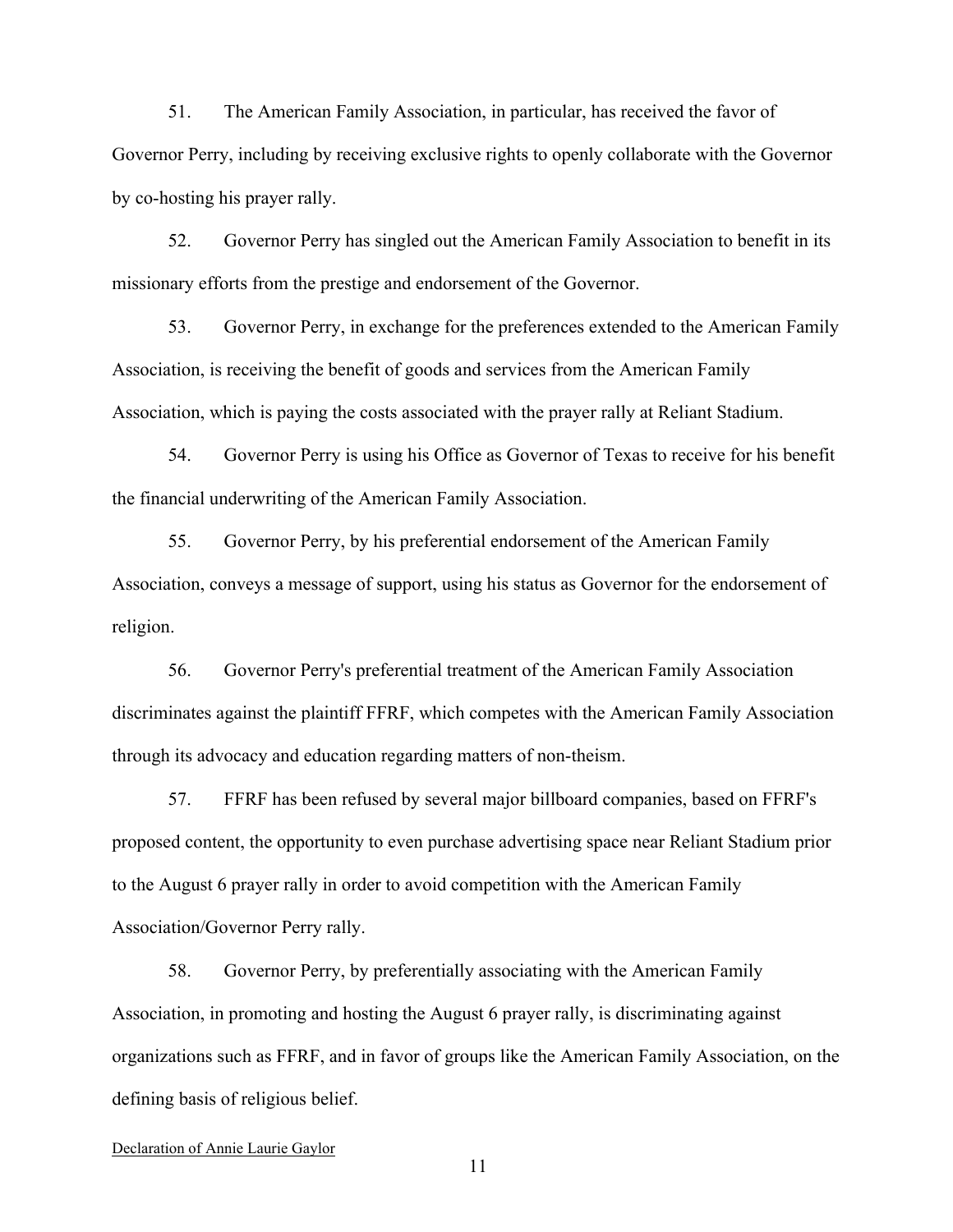59. The preferences given to the American Family Association, including exclusive rights to host the August 6 prayer rally with the public endorsement of the Governor, constitute favors derived from insider status that are based upon religious identification.

60. The exclusive prayer rally by Governor Perry has been widely covered by the media and it is recognized as an extraordinary promotion of religion by a government official; the prayer rally also has become highly divisive. (See Ex. D, attached to Complaint.)

61. The Houston Clergy Council, in fact, has issued a statement condemning Governor Perry's proclamation of prayer and fasting, noting the American Family Association's anti-gay and anti-Muslim record, and saying, "We ask that Rick Perry leave the ministry to us and refocus his energy on the work of governing our state." (See Ex. 8.)

62. Governor Perry's endorsement and promotion of a particularly fundamentalist Protestant version of Christian beliefs, as espoused by the American Family Association, diminishes the political status of non-believers.

63. Governor Perry's discriminatory and preferential relationship with the American Family Association, on the basis of its religious identification, adversely affects the interests of FFRF.

64. The Governor's actions give official state support to the endorsement of religion by government, acting in the public realm.

65. Governor Perry's preference for religion, and more particularly for the religious message of the American Family Association, adversely affects the ability of FFRF to carry out its purposes, including because such proclamations and designations of public days of prayer give formal and institutional recognition to the establishment of religion by the government.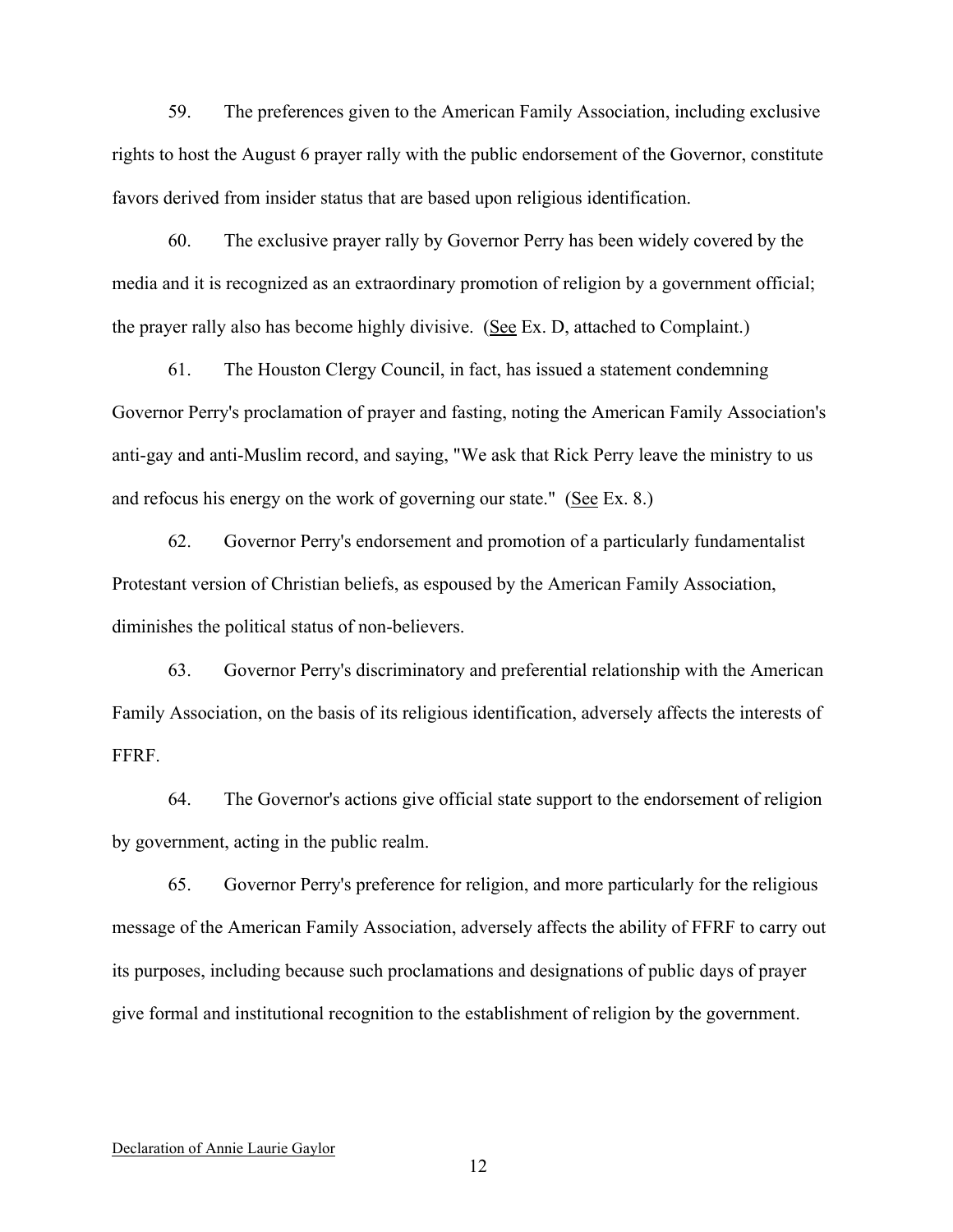66. The preferential advantages provided by Governor Perry to the American Family Association are not available to FFRF, which is thereby at a disadvantage compared to organizations receiving such preferential endorsement.

Dated this 25th day of July, 2011.

*/s/ Annie Laurie Gaylor* Annie Laurie Gaylor